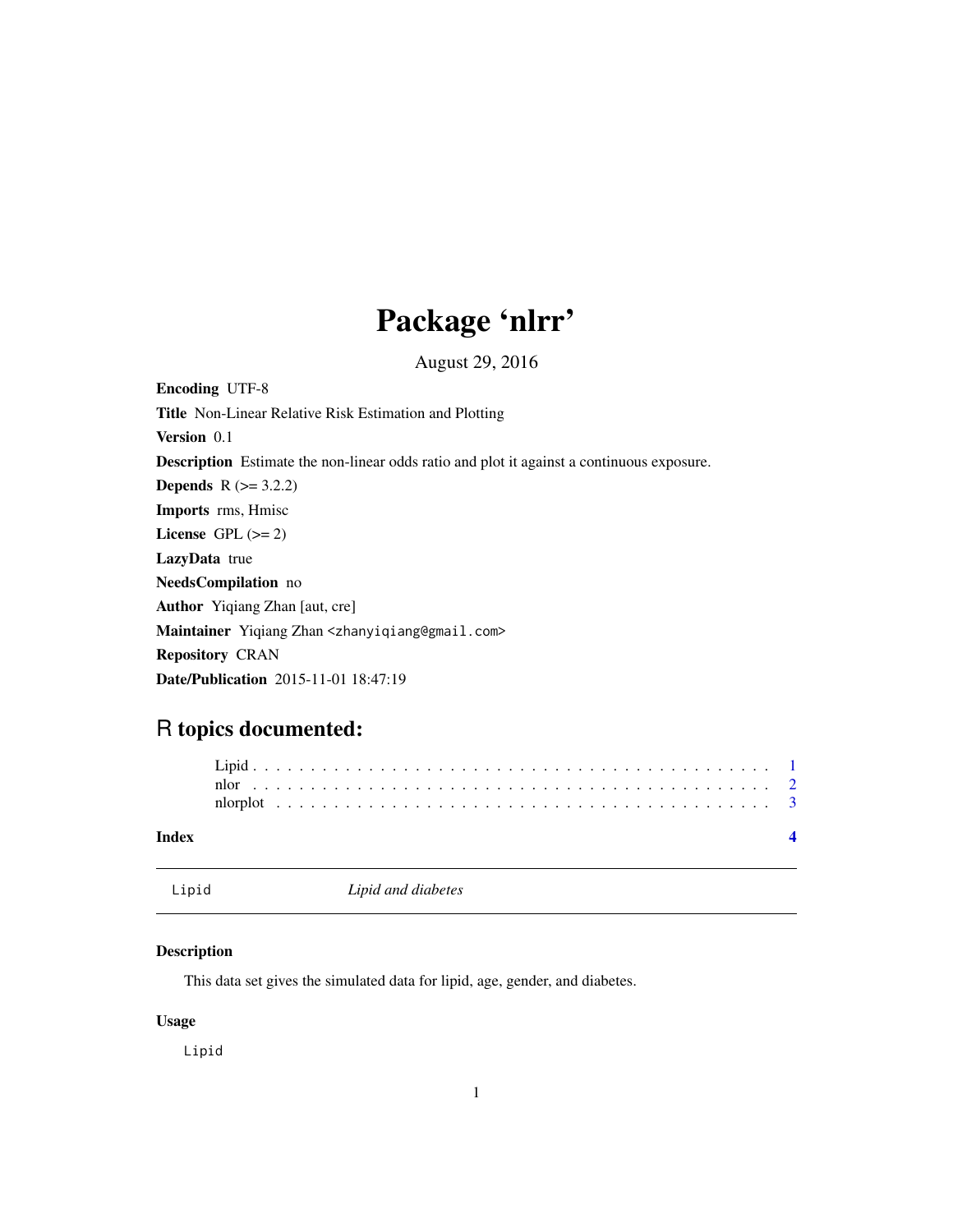#### <span id="page-1-0"></span>Format

A data frame containing 2000 observations.

#### Source

simulated

#### References

Not applicable

nlor *Odds ratio plot for dose - response non-linear continuous exposure.*

#### Description

Calculates non-linear odds ratio and plot OR vs. a continuous variable.

#### Usage

```
nlor(outcome, exposure, covar = NULL, ref = NULL, knum = 4, data)
```
#### Arguments

| outcome  | the outcome variable                        |
|----------|---------------------------------------------|
| exposure | the exposure variable                       |
| covar    | a covariats list                            |
| ref      | reference value for the continuous variable |
| knum     | number of knots                             |
| data     | name of a dataset                           |

#### Examples

```
sum1 <- nlor('dm', 'lipid', covar = c('age', 'gender'), 0.6, data = Lipid)
head(sum1)
```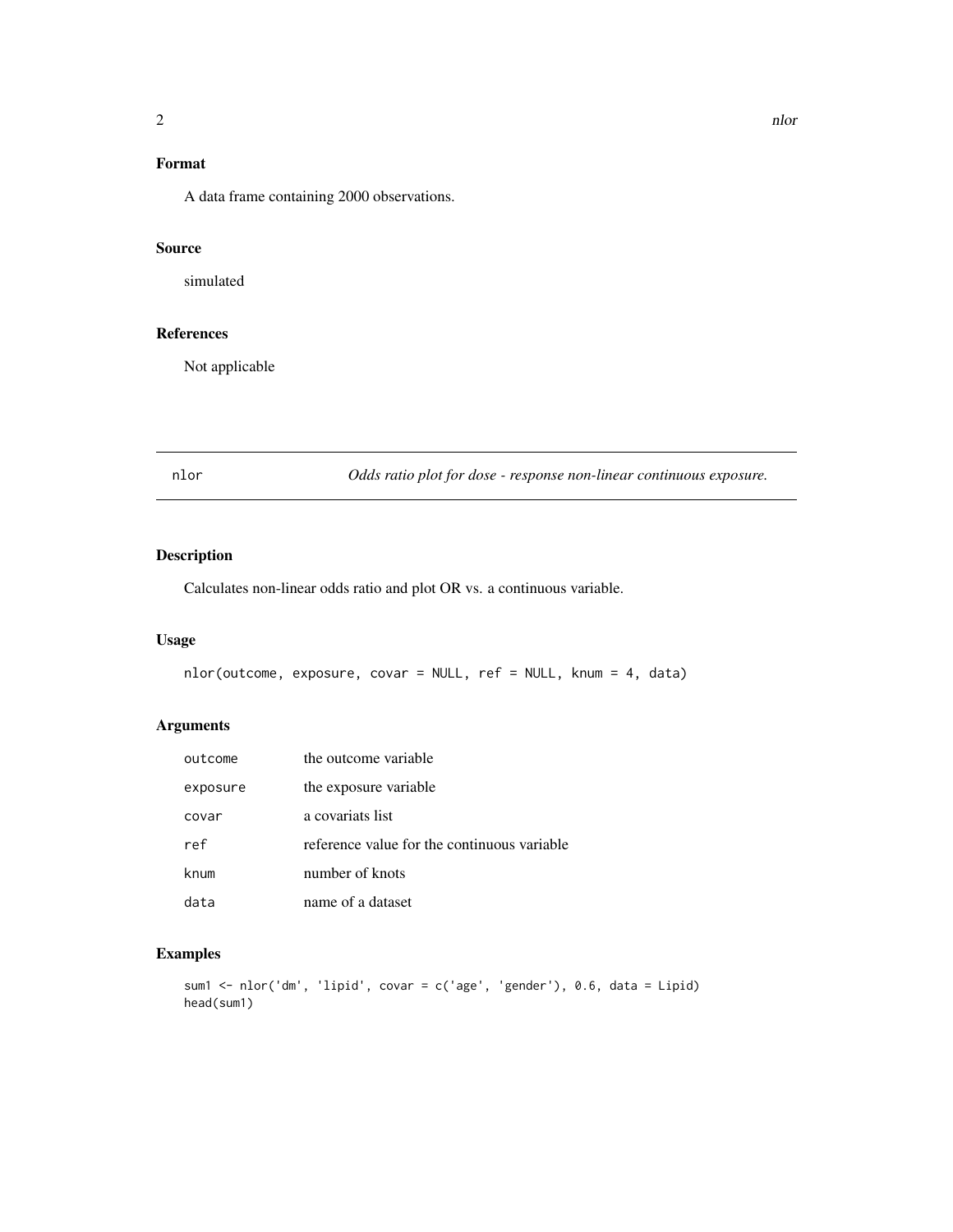<span id="page-2-0"></span>

#### Description

Calculates non-linear odds ratio and plot OR vs. a continuous variable.

#### Usage

```
nlorplot(exposure, or, data, xlab = NULL)
```
#### Arguments

| exposure | the exposure variable |
|----------|-----------------------|
| or       | odds ratio            |
| data     | name of a dataset     |
| xlab     | $x-axis$              |

#### Examples

```
sum1 <- nlor('dm', 'lipid', covar = c('age', 'gender'), 0.6, data = Lipid)
head(sum1)
nlorplot('lipid', 'or', data = sum1, xlab = 'Lipid')
```